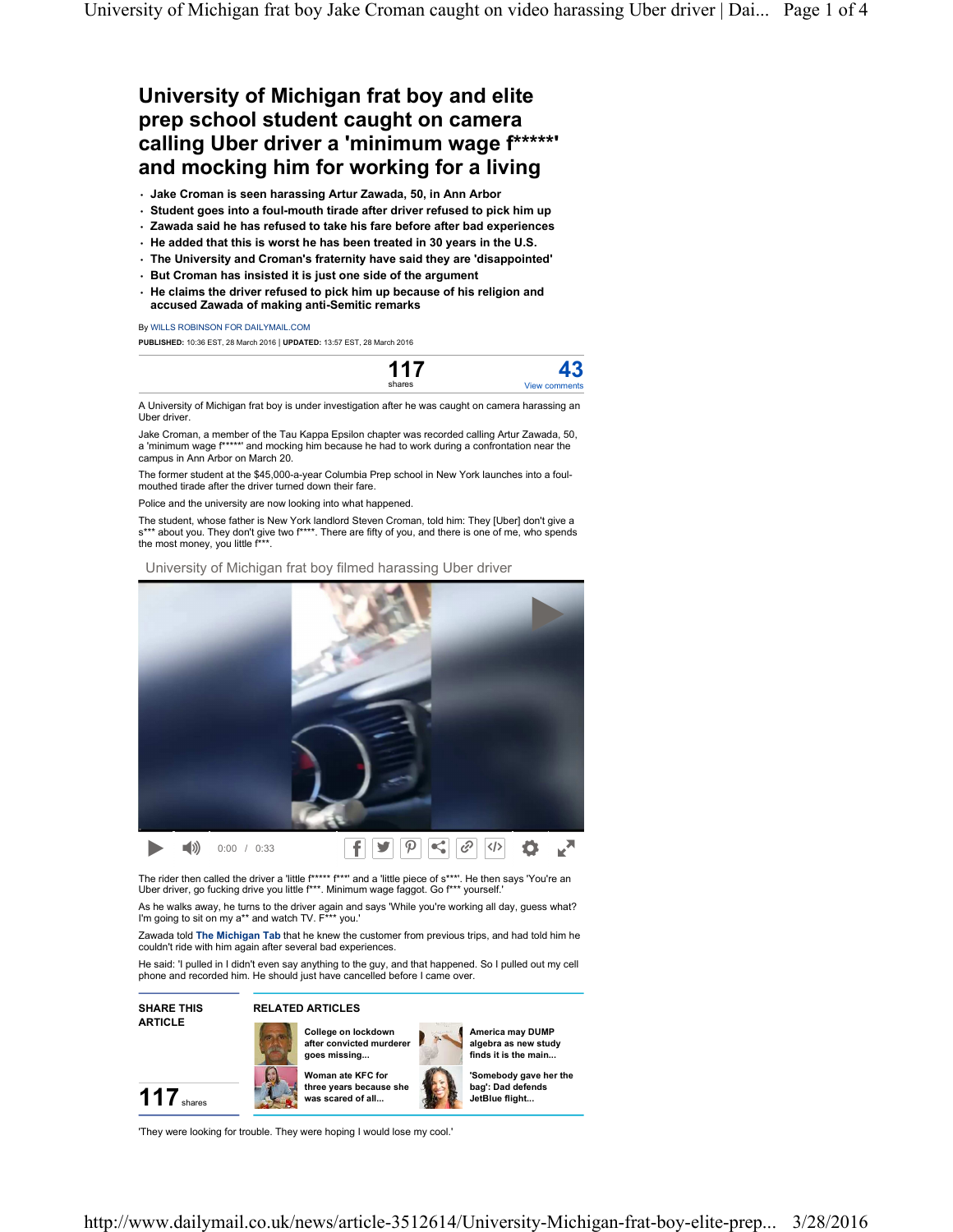Zawada, who is from Poland but has lived in the United States for 30 years, says it is the worst treatment he has experienced.

But since the video surfaced, Croman has released a different version of events. He told the student newspaper that the video 'shows one side of an argument I had with an Uber driver'.

He says the driver made an anti-Semitic remarks and 'refused to pick me up on the basis of my religion'.



Jake Croman, a member of the University of Michigan's Tau Kappa Epsilon chapter was recorded calling Artur<br>Zawada, 50, a 'minimum wage f\*\*\*\*\*' and mocking him because he had to work during a confrontation near the **campus in Ann Arbor**

He added: 'I am not proud of my reaction to his discrimination and I regret my choice of words. Shortly after the verbal altercation, I filed a complaint with the Ann Arbor police department and they are now dealing with the issue

A university spokesperson told The Tab: 'We have seen the video. Our dean of students has talked with both the Uber driver and the students.

'We are extremely disappointed in the behavior depicted in this video. No one should be treated with such disrespect.'

A spokesman for the national body of Croman's fraternity told Daily Mail Online: 'Tau Kappa Epsilon has begun our investigation into the video which allegedly contains one of our members. We are extremely disappointed by the individual's demeaning words.

'As an organization founded on the personal worth and character of the individual, our members come from a wide range of diverse backgrounds of race, creed, and orientation.

'At the conclusion of our swift, thorough investigation, we will handle the situation with appropriate action. Depending on the details of the investigation, this could include the expulsion of membership.'

All of his social media accounts have been taken down.

His father Steven Croman, is one of the most notorious names in New York real estate.

According to the **New York Daily News** he's been under investigation since 2014 for allegedly using illegal tactics to cast out residents from some of the rent-stabilized Manhattan properties owned by his company, 9300 Realty.

There is a group dedicated to campaigning against him: Croman Tenants' Alliance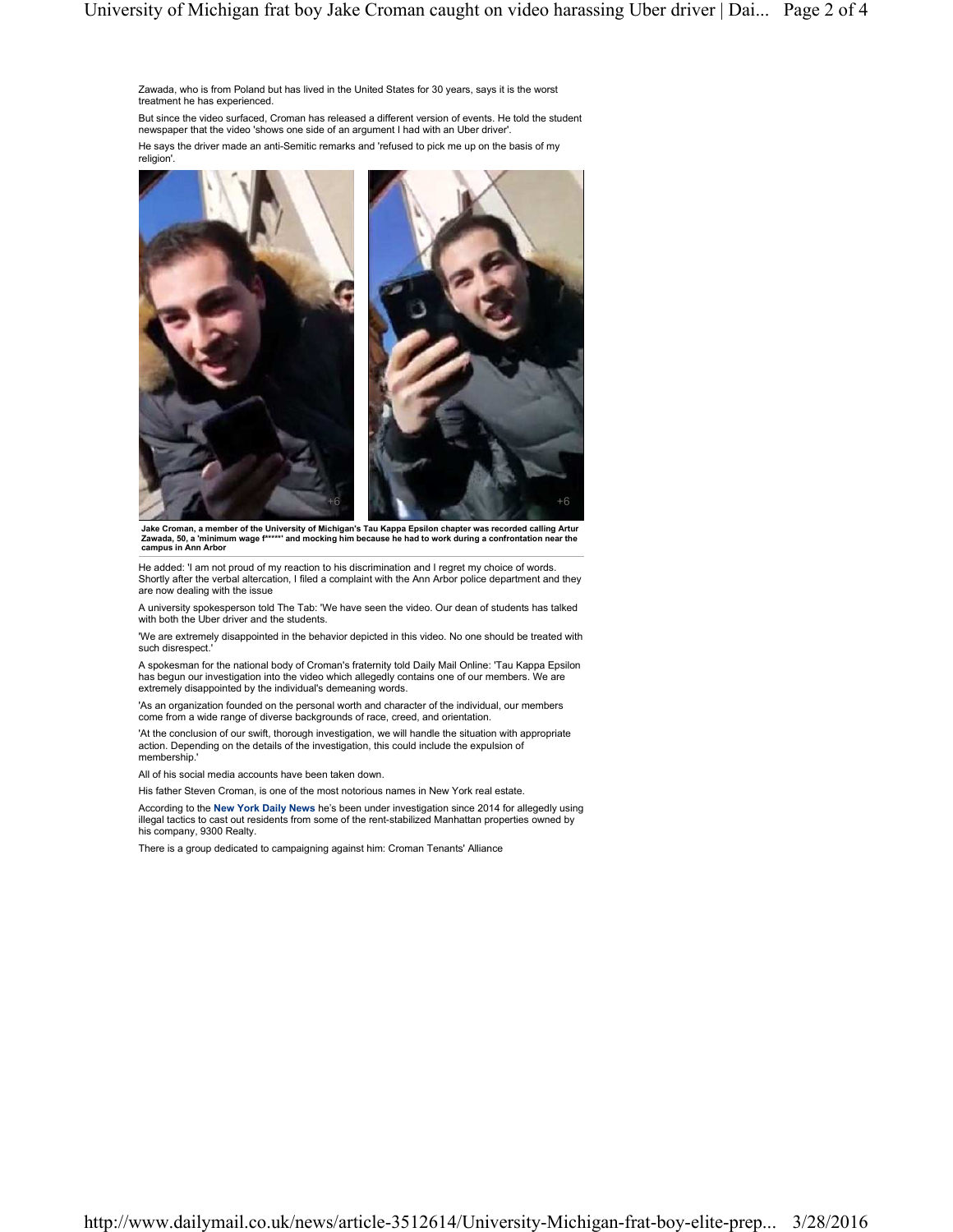

The former student at the \$45,000-a-year Columbia Prep school in New York launches into a foul-mouthed<br>tirade after the driver turned down their fare. Police and the university are now looking into what happened



**Since the video surfaced, Croman has released a different version of events. He told the student newspaper that the video 'shows one side of an argument I had with an Uber driver'. He says the driver made an anti-Semitic remarks and 'refused to pick me up on the basis of my religion'**